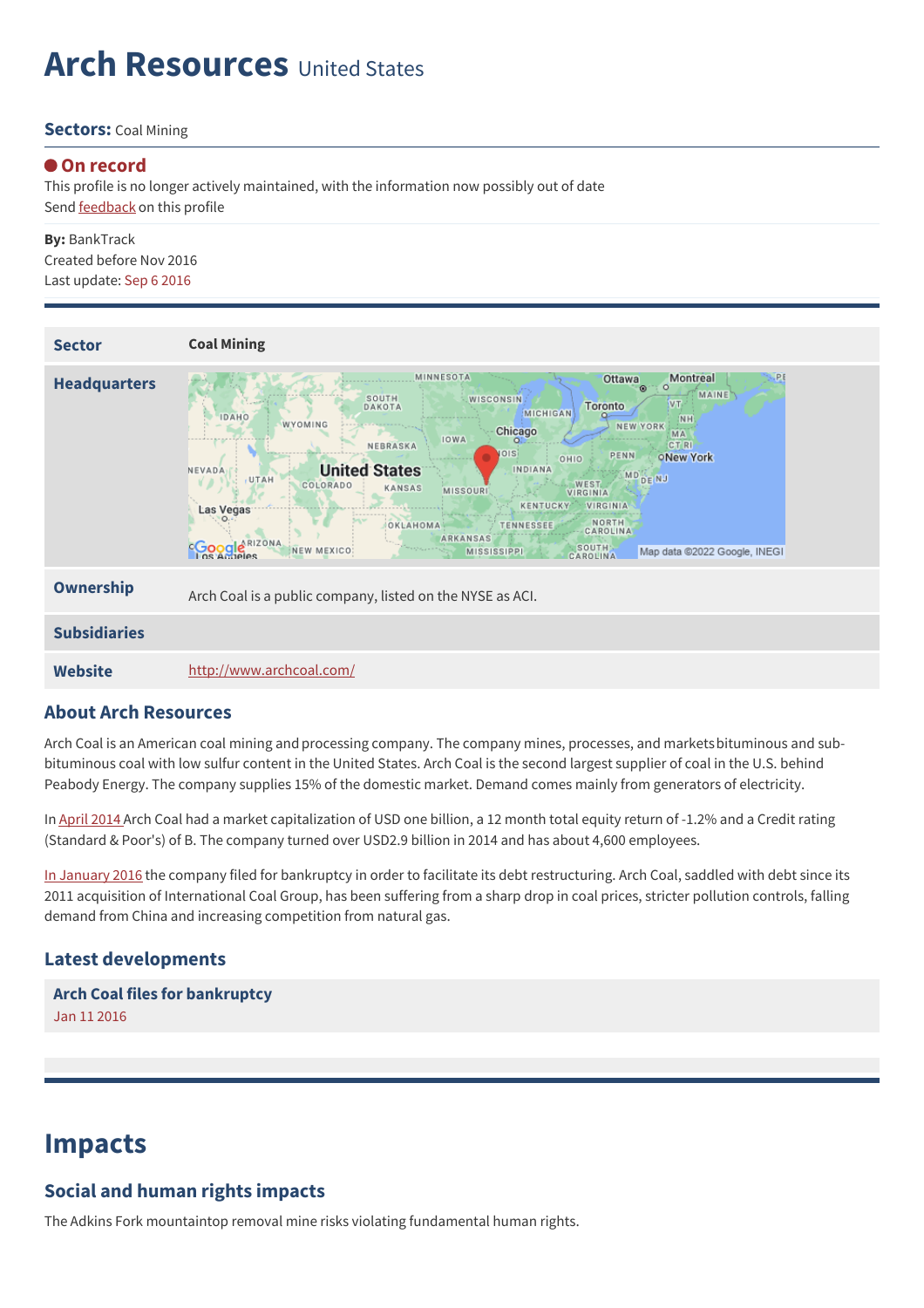- Potential water, noise, and air pollution impacts from the mine raise concerns about human rights to water and health of residents of Blair in west-Virginia.
- Arch's past mining operations near Blair, according to testimony of Arch officials, "would make life so miserable for many Blair residents that they would want to sell their homes and move", which implicates the right to housing.
- Human rights norms also proscribe the intentional destruction of cultural heritage sites such as the Blair Mountain battlefield.

Effective human rights risk management is no longer "optional" for banks.

- Six of the nine banks involved with Arch's most recent corporate loan have committed to avoid transactions that pose significant human rights risks.
- Seven of these banks have committed to the United Nations Environment programme Finance Initiative's "precautionary approach" to address the social and environmental impacts of the financial sector.
- New UN guidelines have established a global baseline for the corporate responsibility to respect human rights. Accordingly, Arch's lenders should reassess their financial ties to Arch and strengthen their human rights due diligence mechanisms.

#### **Environmental and climate impacts**

As a mountaintop removal mine, Arch Coal's proposed Adkins Fork mine would damage the environment and human health. Recent studies of mountaintop removal mining found that the practice causes "pervasive and irreversible" environmental damage and is associated with elevated risks of cancer, heart disease, kidney disease, birth defects, and premature mortality in nearby communities.

The EPA has been disputing the legality of Arch Coal's permit to expand its Spruce No. 1 mine for nearly 15 years. The expansion would make the mine one of the largest in the region. In 2013, the EPA [withdrew](https://www.banktrack.org/company/download/dirty_profits_ii/dirty_profits_ii.pdf) a permit allowing Arch Coal to dump contaminated waste from the Spruce No. 1 Mine into local streams.

Arch Coal is criticized in Montana for its planned expansion of the Otter Creek coal mine. The proposed mining site lies between two national forests and would cover 7,639 acres of land. Environmental regulators stated that applications for the mine and a corresponding coal-transport railroad were incomplete. Mining activities have been postponed pending further environmental studies. Last year, Arch Coal agreed to a [settlement](https://www.banktrack.org/company/download/dirty_profits_ii/dirty_profits_ii.pdf) of USD575,000 for Clean Water Act violations at its Eastern Kentucky mines.

#### **Other impacts**

Arch Coal's proposed Adkins Fork mountaintop removal mine would have major negative historic preservation impacts. The mine would destroy the heart of the Blair Mountain battlefield site, which has been acknowledged to be historically significant by both the National Register of Historic Places and the National Trust for Historic Preservation.

### **Governance**

## **Updates**

### **Arch Coal files for bankruptcy**

#### Jan 11 2016

Arch Coal, the second-largest U.S. coal miner, filed for Chapter 11 [bankruptcy](http://www.reuters.com/article/us-arch-coal-restructuring-idUSKCN0UP0MR20160111) protection with a plan to cut \$4.5 billion in debt from its balance sheet in the midst of a prolonged downturn in the coal industry. Arch Coal, saddled with debt since its 2011 acquisition of International Coal Group, has been suffering from a sharp drop in coal prices, stricter pollution controls, falling demand from China and increasing competition from natural gas.

## **Financiers**

**Banks**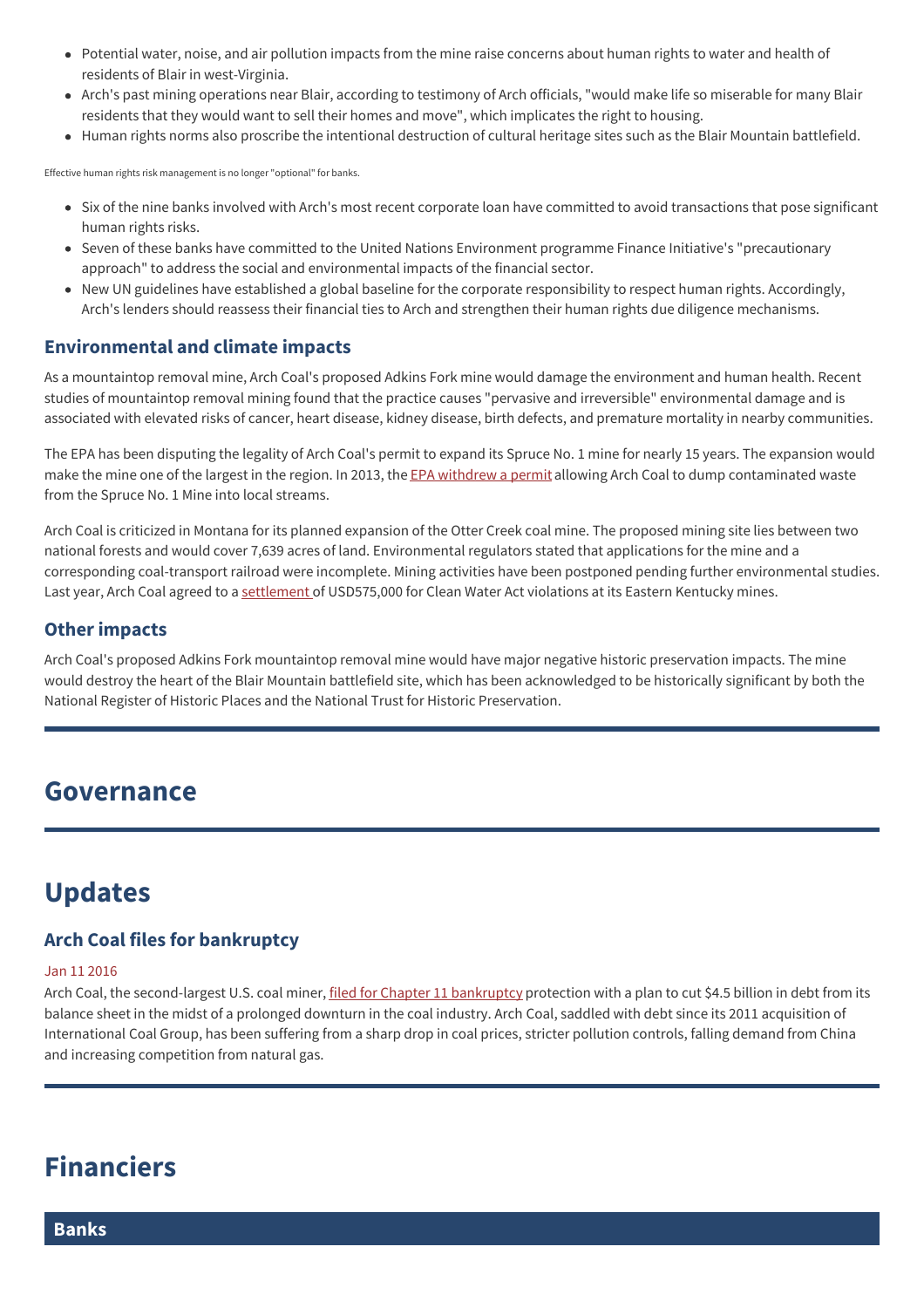### **ABN [AMRO](http://www.abnamro.nl/en/index.html)** Netherlands [profile](https://www.banktrack.org/bank/abn_amro) Details **ABN AMRO** Netherlands **Profile** Details **ABN AMRO** Netails **T**

Uncategorised

| <b>BBVA</b> Spain profile                                                                                  |                   |               | Details $\blacktriangledown$ |
|------------------------------------------------------------------------------------------------------------|-------------------|---------------|------------------------------|
| Debt - corporate loan<br>source: Banks and Coal Spreadsheet, Profundo, 2014                                | EUR 129.9 million | $2005 - 2013$ |                              |
| Uncategorised<br>shares/bonds underwriter or manager<br>source: Banks and Coal Spreadsheet, Profundo, 2014 | EUR 35 million    | $2005 - 2013$ |                              |
| <b>BPCE Group</b> France profile                                                                           |                   |               | Details $\nabla$             |
| Debt - corporate loan<br>source: Banks and Coal Spreadsheet, Profundo, 2014                                | EUR 178.2 million | 2005 - 2013   |                              |
| Uncategorised<br>shares/bonds underwriter or manager<br>source: Banks and Coal Spreadsheet, Profundo, 2014 | EUR 67.7 million  | 2005 - 2013   |                              |
| <b>Bank of America</b> United States profile                                                               |                   |               | Details $\nabla$             |
| Debt - corporate loan<br>source: Banks and Coal Spreadsheet, Profundo, 2014                                | EUR 377.6 million | 2005 - 2013   |                              |
| Uncategorised<br>shares/bonds underwriter or manager<br>source: Banks and Coal Spreadsheet, Profundo, 2014 | EUR 829.6 million | $2005 - 2013$ |                              |
| <b>Bank of Montreal (BMO)</b> Canada profile                                                               |                   |               | Details $\nabla$             |
| Debt - corporate loan<br>source: Banks and Coal Spreadsheet, Profundo, 2014                                | EUR 300.9 million | 2005 - 2013   |                              |
| Uncategorised<br>shares/bonds underwriter or manager<br>source: Banks and Coal Spreadsheet, Profundo, 2014 | EUR 79.1 million  | 2005 - 2013   |                              |
| <b>Barclays</b> United Kingdom profile                                                                     |                   |               | Details $\nabla$             |
| Uncategorised<br>shares/bonds underwriter or manager<br>source: Banks and Coal Spreadsheet, Profundo, 2014 | EUR 5.6 million   | 2005 - 2013   |                              |
| <b>Canadian Imperial Bank of Commerce (CIBC)</b> Canada profile                                            |                   |               | Details $\nabla$             |
| Debt - corporate loan<br>source: Banks and Coal Spreadsheet, Profundo, 2014                                | EUR 9.3 million   | $2005 - 2013$ |                              |
| Uncategorised<br>shares/bonds underwriter or manager<br>source: Banks and Coal Spreadsheet, Profundo, 2014 | EUR 9.9 million   | 2005 - 2013   |                              |
| <b>Citi</b> United States profile                                                                          |                   |               | Details $\nabla$             |
| Debt - corporate loan<br>source: Banks and Coal Spreadsheet, Profundo, 2014                                | EUR 342.9 million | 2005 - 2013   |                              |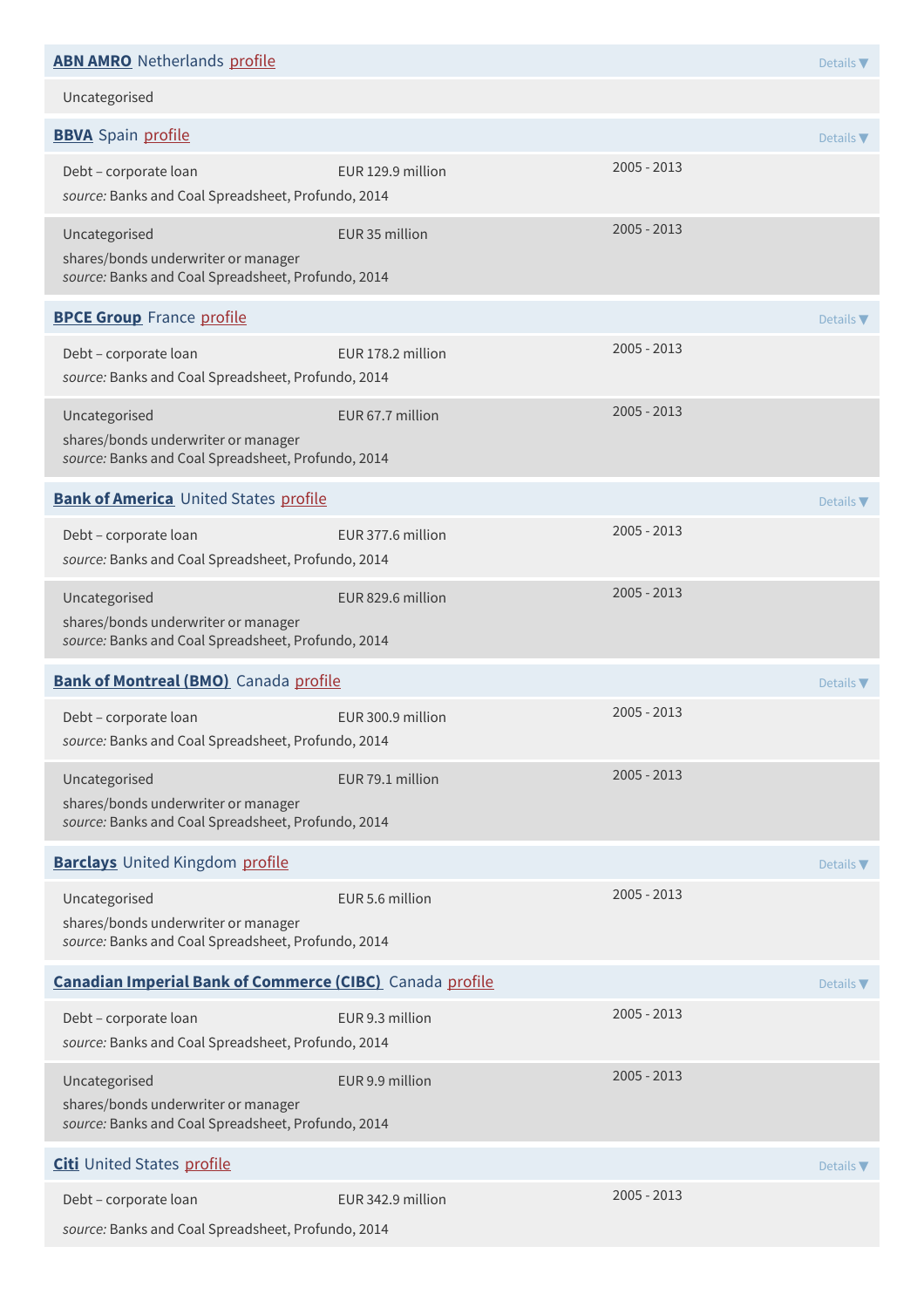| Uncategorised<br>shares/bonds underwriter or manager<br>source: Banks and Coal Spreadsheet, Profundo, 2014 | EUR 555.2 million | $2005 - 2013$ |                              |
|------------------------------------------------------------------------------------------------------------|-------------------|---------------|------------------------------|
| <b>Credit Suisse Group</b> Switzerland profile                                                             |                   |               | Details $\blacktriangledown$ |
| Debt - corporate loan<br>source: Banks and Coal Spreadsheet, Profundo, 2014                                | EUR 200.3 million | $2005 - 2013$ |                              |
| Uncategorised<br>shares/bonds underwriter or manager<br>source: Banks and Coal Spreadsheet, Profundo, 2014 | EUR 142.9 million | $2005 - 2013$ |                              |
| Debt - corporate loan<br>source: link                                                                      | EUR 190 million   | November 2013 |                              |
| Uncategorised<br>shares/bonds underwriter or manager<br>source: link                                       | EUR 91 million    | November 2013 |                              |
| <b>Crédit Agricole</b> France profile                                                                      |                   |               | Details $\blacktriangledown$ |
| Debt - corporate loan<br>source: Banks and Coal Spreadsheet, Profundo, 2014                                | EUR 178.2 million | $2005 - 2013$ |                              |
| Uncategorised<br>source: Banks and Coal Spreadsheet, Profundo, 2014                                        | EUR 74.4 million  | $2005 - 2013$ |                              |
| <b>Deutsche Bank</b> Germany profile                                                                       |                   |               | Details $\nabla$             |
| Uncategorised<br>shares/bonds underwriter or manager<br>source: link                                       | EUR 4 million     | November 2013 |                              |
| <b>Goldman Sachs United States profile</b>                                                                 |                   |               | Details <b>V</b>             |
| Debt - corporate loan<br>source: Banks and Coal Spreadsheet, Profundo, 2014                                | EUR 38.1 million  | $2005 - 2013$ |                              |
| Uncategorised<br>shares/bonds underwriter or manager<br>source: Banks and Coal Spreadsheet, Profundo, 2014 | EUR 51.1 million  | $2005 - 2013$ |                              |
| <b>ING</b> Netherlands profile                                                                             |                   |               | Details $\nabla$             |
| Debt - corporate loan<br>source: Banks and Coal Spreadsheet, Profundo, 2014                                | EUR 155 million   | $2005 - 2013$ |                              |
| Uncategorised<br>shares/bonds underwriter or manager<br>source: Banks and Coal Spreadsheet, Profundo, 2014 | EUR 11.6 million  | $2005 - 2013$ |                              |
| Debt - corporate loan<br>source: link                                                                      | EUR 146 million   | November 2013 |                              |
| Uncategorised<br>shares/bonds underwriter or manager<br>source: link                                       | EUR 18 million    | November 2013 |                              |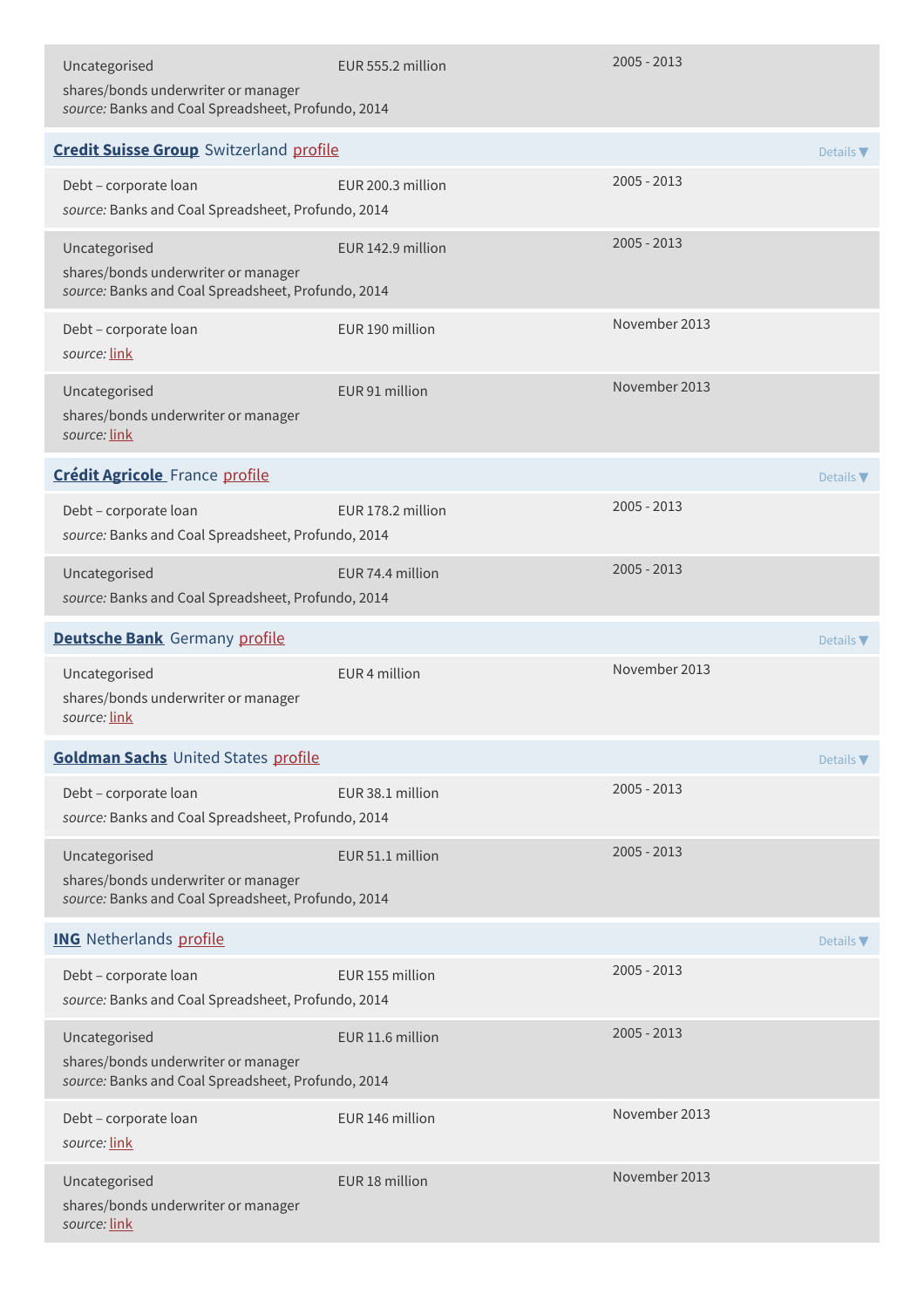| <b>Industrial and Commercial Bank of China (ICBC)</b> China profile                                        |                     | Details $\blacktriangledown$ |                              |
|------------------------------------------------------------------------------------------------------------|---------------------|------------------------------|------------------------------|
| Uncategorised                                                                                              |                     |                              |                              |
| JPMorgan Chase United States profile                                                                       |                     |                              | Details $\blacktriangledown$ |
| Debt - corporate loan<br>source: Banks and Coal Spreadsheet, Profundo, 2014                                | EUR 101.1 million   | $2005 - 2013$                |                              |
| Uncategorised<br>shares/bonds underwriter or manager<br>source: Banks and Coal Spreadsheet, Profundo, 2014 | EUR 190.1 million   | 2005 - 2013                  |                              |
| Mitsubishi UFJ Financial Group (MUFG) Japan profile                                                        |                     |                              | Details $\nabla$             |
| Debt - corporate loan<br>source: Banks and Coal Spreadsheet, Profundo, 2014                                | EUR 242.8 million   | $2005 - 2013$                |                              |
| Uncategorised<br>shares/bonds underwriter or manager<br>source: Banks and Coal Spreadsheet, Profundo, 2014 | EUR 51.6 million    | $2005 - 2013$                |                              |
| Mizuho Japan profile                                                                                       |                     |                              | Details $\nabla$             |
| Debt - corporate loan<br>source: Banks and Coal Spreadsheet, Profundo, 2014                                | EUR 61.2 million    | $2005 - 2013$                |                              |
| Uncategorised<br>shares/bonds underwriter or manager<br>source: Banks and Coal Spreadsheet, Profundo, 2014 | EUR 21 million      | 2005 - 2013                  |                              |
| Morgan Stanley United States profile                                                                       |                     |                              | Details $\nabla$             |
| Debt - corporate loan<br>source: Banks and Coal Spreadsheet, Profundo, 2014                                | EUR 1,106.9 million | $2005 - 2013$                |                              |
| Uncategorised<br>shares/bonds underwriter or manager<br>source: Banks and Coal Spreadsheet, Profundo, 2014 | EUR 1,097.5 million | 2005 - 2013                  |                              |
| <b>NatWest</b> United Kingdom profile                                                                      |                     |                              | Details $\nabla$             |
| Debt - corporate loan<br>source: Banks and Coal Spreadsheet, Profundo, 2014                                | EUR 329.7 million   | $2005 - 2013$                |                              |
| Uncategorised<br>shares/bonds underwriter or manager<br>source: Banks and Coal Spreadsheet, Profundo, 2014 | EUR 264.6 million   | 2005 - 2013                  |                              |
| <b>PNC Bank</b> United States profile                                                                      |                     |                              | Details $\nabla$             |
| Debt - corporate loan<br>source: Banks and Coal Spreadsheet, Profundo, 2014                                | EUR 777.7 million   | $2005 - 2013$                |                              |
| Uncategorised<br>shares/bonds underwriter or manager<br>source: Banks and Coal Spreadsheet, Profundo, 2014 | EUR 83.3 million    | $2005 - 2013$                |                              |
| Royal Bank of Canada (RBC) Canada profile                                                                  |                     |                              | Details V                    |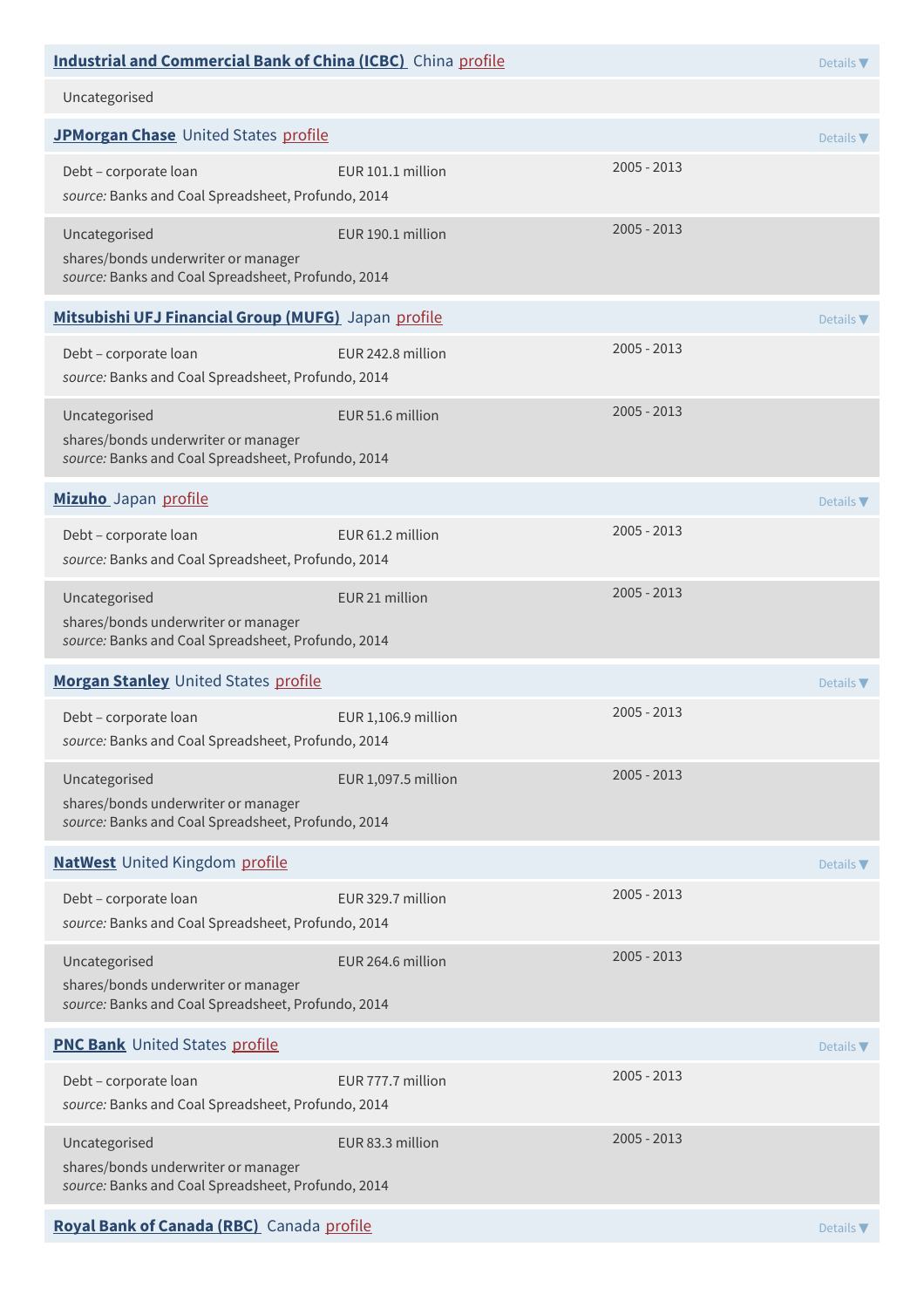| Debt - corporate loan<br>source: Banks and Coal Spreadsheet, Profundo, 2014                                | EUR 38.1 million  | $2005 - 2013$ |                              |
|------------------------------------------------------------------------------------------------------------|-------------------|---------------|------------------------------|
| Uncategorised<br>shares/bonds underwriter or manager<br>source: Banks and Coal Spreadsheet, Profundo, 2014 | EUR 39.9 million  | $2005 - 2013$ |                              |
| <b>Santander</b> Spain profile                                                                             |                   |               | Details $\blacktriangledown$ |
| Debt - corporate loan<br>source: Banks and Coal Spreadsheet, Profundo, 2014                                | EUR 23.1 million  | $2005 - 2013$ |                              |
| Uncategorised<br>shares/bonds underwriter or manager<br>source: Banks and Coal Spreadsheet, Profundo, 2014 | EUR 67.5 million  | $2005 - 2013$ |                              |
| <b>Sumitomo Mitsui Banking Corporation (SMBC)</b> Japan profile                                            |                   |               | Details $\blacktriangledown$ |
| Debt - corporate loan<br>source: Banks and Coal Spreadsheet, Profundo, 2014                                | EUR 38.1 million  | $2005 - 2013$ |                              |
| Uncategorised<br>shares/bonds underwriter or manager<br>source: Banks and Coal Spreadsheet, Profundo, 2014 | EUR 4.9 million   | $2005 - 2013$ |                              |
| <b>UBS</b> Switzerland profile                                                                             |                   |               | Details $\nabla$             |
| Debt - corporate loan<br>source: Banks and Coal Spreadsheet, Profundo, 2014                                | EUR 155.3 million | $2005 - 2013$ |                              |
| Uncategorised<br>shares/bonds underwriter or manager<br>source: Banks and Coal Spreadsheet, Profundo, 2014 | EUR 399.5 million | $2005 - 2013$ |                              |
| Debt - corporate loan<br>source: link                                                                      | EUR 5 million     | November 2013 |                              |
| Uncategorised<br>shares/bonds underwriter or manager<br>source: link                                       | EUR 25 million    | November 2013 |                              |
| <b>US Bancorp</b> United States profile                                                                    |                   |               | Details $\nabla$             |
| Debt - corporate loan<br>source: Banks and Coal Spreadsheet, Profundo, 2014                                | EUR 126.3 million | $2005 - 2013$ |                              |
| Uncategorised<br>shares/bonds underwriter or manager<br>source: Banks and Coal Spreadsheet, Profundo, 2014 | EUR 4.9 million   | $2005 - 2013$ |                              |
| <b>UniCredit Group Italy profile</b>                                                                       |                   |               | Details $\blacktriangledown$ |
| Uncategorised<br>shares/bonds underwriter or manager<br>source: link                                       | EUR 3 million     | November 2013 |                              |
| <b>Wells Fargo</b> United States profile                                                                   |                   |               | Details $\nabla$             |